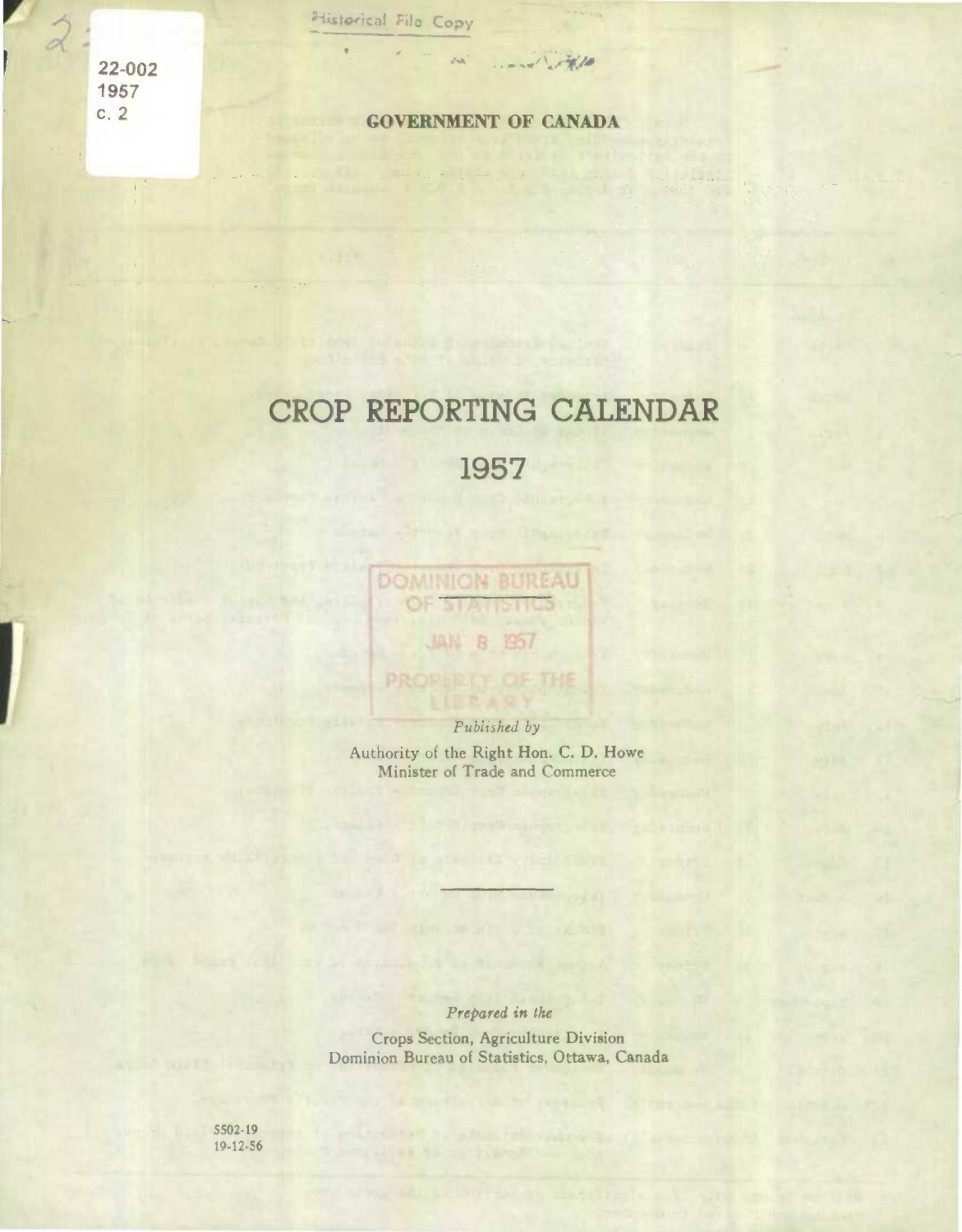### CROP REPORT

Note: The dates of issue and subject matter of regularly scheduled field crop reports to be released by the Agriculture Division of the Dominion Bureau of Statistics during 1957 are listed below. All reports are issued at 3 p.m. E.S.T. or E.D.S.T. when in force.

With Thomas In

| No.             | Date      |                 | Day              | Title                                                                                                                         |
|-----------------|-----------|-----------------|------------------|-------------------------------------------------------------------------------------------------------------------------------|
|                 | 1957      |                 |                  |                                                                                                                               |
| $\mathbf{1}$    | March     | $\mathbf{1}$    | Friday           | Revised Estimate of Value of 1955 Field Crops; Preliminary<br>Estimate of Value of 1956 Field Crops.                          |
| $\overline{2}$  | March     | 20 <sub>2</sub> | Wednesday        | Intended Acreage of Principal Field Crops.                                                                                    |
| 3               | April     | 17              | Wednesday        | Stocks of Grain at March 31.                                                                                                  |
| 4               | May       | 8               | Wednesday        | Telegraphic Crop Report - Canada.                                                                                             |
| 5.              | May       | 15 <sup>2</sup> | Wednesday        | Telegraphic Crop Report - Prairie Provinces.                                                                                  |
| 6               | May       | 22              | Wednesday        | Telegraphic Crop Report - Canada                                                                                              |
| 7               | May       | 29              | Wednesday        | Telegraphic Crop Report - Prairie Provinces.                                                                                  |
| 8               | June      | 11              | Tuesday          | Progress of Seeding; Winterkilling and Spring Condition of<br>Winter Wheat, Fall Rye, Tame Hay and Pasture; Rates of Seeding. |
| 9               | June      | 12              | Wednesday        | Telegraphic Crop Report - Canada.                                                                                             |
| 10 <sup>°</sup> | June      | 26              | Wednesday        | Telegraphic Crop Report - Canada.                                                                                             |
| 11              | July      | 3 <sup>1</sup>  | Wednesday        | Telegraphic Crop Report - Prairie Provinces.                                                                                  |
| 12              | July      | 10 <sub>1</sub> | Wednesday        | Telegraphic Crop Report - Canada.                                                                                             |
| 13              | July      | 17 <sup>2</sup> | Wednesday        | Telegraphic Crop Report - Prairie Provinces.                                                                                  |
| 14              | July      | 31              | Wednesday        | Telegraphic Crop Report - Canada.                                                                                             |
| 15              | August    | 9               | Friday           | Preliminary Estimate of Crop and Summerfallow Acreages.                                                                       |
| 16              | August    | 14              | Wednesday        | Telegraphic Crop Report - Canada.                                                                                             |
| 17              | August    | 16              | Friday           | Stocks of Grain at July 31.                                                                                                   |
| 18              | August    | 30              | Friday           | August Forecast of Production of Principal Field Crops.                                                                       |
| 19              | September | 4               | Wednesday        | Telegraphic Crop Report - Canada.                                                                                             |
| 20              | September | 18              | Wednesday        | Telegraphic Crop Report - Canada.                                                                                             |
| 21              | October   | $\overline{2}$  | Wednesday        | September Forecast of Production of Principal Field Crops.                                                                    |
| $22*$           | October   |                 | (date uncertain) | Progress of Harvesting in the Prairie Provinces.                                                                              |
| 23              | November  |                 | (date uncertain) | November Estimate of Production of Principal Field Crops.<br>Area and Condition of Fall-Sown Crops.                           |

\* Will be issued only if a significant proportion of the grain crop remains unharvested in October.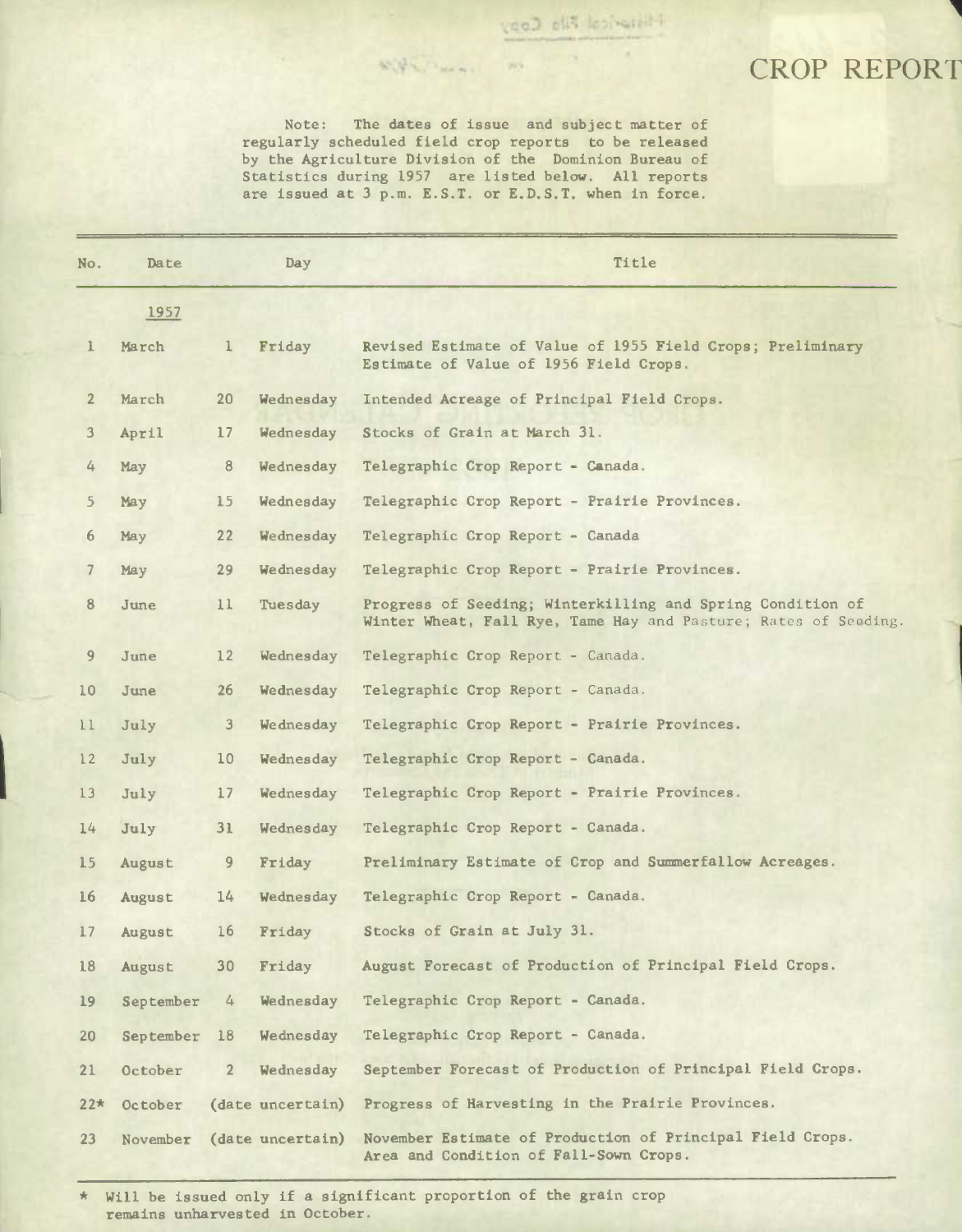## **NG CALENDAR**

**1957** 

| $\mathbf{s}$ |  | 27 28 29 30 31 | <b>JANUARY</b><br>M T W T F S<br>12345<br>6 7 8 9 10 11 12<br>13 14 15 16 17 18 19<br>20 21 22 23 24 25 26 |
|--------------|--|----------------|------------------------------------------------------------------------------------------------------------|

|    |          | APRIL                |  |  |
|----|----------|----------------------|--|--|
| S. |          | M T W T F S          |  |  |
|    |          | 123456               |  |  |
|    |          | 7 8 9 10 11 12 13    |  |  |
|    |          | 14 15 16 丰 18 19 20  |  |  |
|    |          | 21 22 23 24 25 26 27 |  |  |
|    | 28 29 30 |                      |  |  |

|   | JULY                 |  |              |
|---|----------------------|--|--------------|
| M | TWTF                 |  | $\mathbf{s}$ |
|   | $12 \equiv 456$      |  |              |
|   | 7 8 9 垂 11 12 13     |  |              |
|   | 14 15 16 丰丰 18 19 20 |  |              |
|   | 21 22 23 24 25 26 27 |  |              |
|   | 28 29 30 31          |  |              |

|    |                      |  | OCTOBER        |          |
|----|----------------------|--|----------------|----------|
| S. |                      |  | M T W T F      | <b>S</b> |
|    |                      |  | $1 \equiv 345$ |          |
|    | 6 7 8 9 10 11 12     |  |                |          |
|    | 13 14 15 16 17 18 19 |  |                |          |
|    | 20 21 22 23 24 25 26 |  |                |          |
|    | 27 28 29 30 31       |  |                |          |

|  |                | <b>FEBRUARY</b>      |            |
|--|----------------|----------------------|------------|
|  |                | S M T W T F S        |            |
|  |                |                      | $1\quad 2$ |
|  |                | 3 4 5 6 7 8 9        |            |
|  |                | 10 11 12 13 14 15 16 |            |
|  |                | 17 18 19 20 21 22 23 |            |
|  | 24 25 26 27 28 |                      |            |

|   |                      | MAY |                                                        |    |
|---|----------------------|-----|--------------------------------------------------------|----|
| S | M T W T F            |     |                                                        | S. |
|   |                      |     | $\begin{array}{cccc} \hline 1 & 2 & 3 & 4 \end{array}$ |    |
|   | 5 6 7 3 9 10 11      |     |                                                        |    |
|   | 12 13 14 15 16 17 18 |     |                                                        |    |
|   | 19 20 21 22 23 24 25 |     |                                                        |    |
|   | 26 27 28 至 30 31     |     |                                                        |    |

### **AUGUST**

|  |  | S M T W T F S        |  |
|--|--|----------------------|--|
|  |  | $1\quad 2\quad 3$    |  |
|  |  | 4 5 6 7 8 3 10       |  |
|  |  | 11 12 13 垂15 垂17     |  |
|  |  | 18 19 20 21 22 23 24 |  |
|  |  | 25 26 27 28 29 至 31  |  |

|  | <b>NOVEMBER</b>      |  |                                                                                        |          |
|--|----------------------|--|----------------------------------------------------------------------------------------|----------|
|  | S M T W T F          |  |                                                                                        | <b>S</b> |
|  |                      |  | $\begin{array}{\begin{array}{\small \begin{array}{\small \end{array}}{}}\n\end{array}$ |          |
|  | 3 4 5 6 7 8 9        |  |                                                                                        |          |
|  | 10 11 12 13 14 15 16 |  |                                                                                        |          |
|  | 17 18 19 20 21 22 23 |  |                                                                                        |          |
|  | 24 25 26 27 28 29 30 |  |                                                                                        |          |

|                                    | MARCH                |  |     |    |
|------------------------------------|----------------------|--|-----|----|
|                                    | S M T W T F          |  |     | S. |
|                                    |                      |  | 青 2 |    |
|                                    | 3 4 5 6 7 8 9        |  |     |    |
|                                    | 10 11 12 13 14 15 16 |  |     |    |
|                                    | 17 18 19 妻皇 21 22 23 |  |     |    |
| 2/ <sub>31</sub> 25 26 27 28 29 30 |                      |  |     |    |

**APPEA** 

|  | <b>JUNE</b>                                   |  |  |
|--|-----------------------------------------------|--|--|
|  | S M T W T F S                                 |  |  |
|  |                                               |  |  |
|  | 2 3 4 5 6 7 8                                 |  |  |
|  | 9 10 手手看 13 14 15                             |  |  |
|  | 16 17 18 19 20 21 22                          |  |  |
|  | $\frac{23}{30}$ 24 25 $\frac{1}{25}$ 27 28 29 |  |  |

#### **SEPTEMBER**

|       |  | ----------           |  |  |
|-------|--|----------------------|--|--|
|       |  | S M T W T F S        |  |  |
|       |  | $1 2 3 \equiv 5 6 7$ |  |  |
|       |  | 8 9 10 11 12 13 14   |  |  |
|       |  | 15 16 17 手程 19 20 21 |  |  |
|       |  | 22 23 24 25 26 27 28 |  |  |
| 29 30 |  |                      |  |  |

|          | DECEMBER             |  |  |
|----------|----------------------|--|--|
|          | S M T W T F S        |  |  |
|          | 1 2 3 4 5 6 7        |  |  |
|          | 8 9 10 11 12 13 14   |  |  |
|          | 15 16 17 18 19 20 21 |  |  |
|          | 22 23 24 25 26 27 28 |  |  |
| 29 30 31 |                      |  |  |